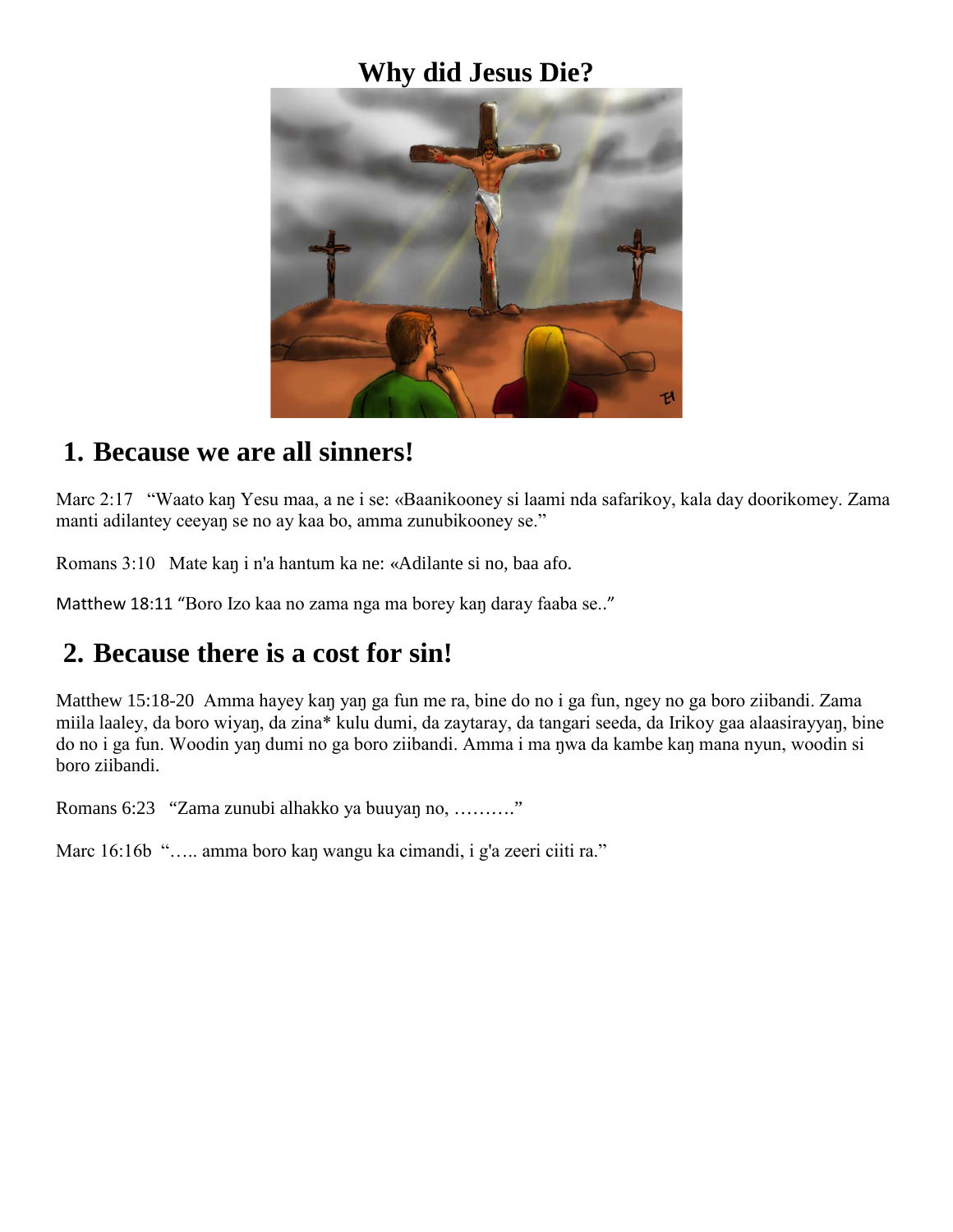

**There is a cost for your sin!**

## **3. Because Jesus died and paid for our sins on the cross!**

Matthew 1:21 "A ga ize aru hay, ni g'a maa daŋ Yesu mo, zama nga no ga nga borey faaba i zunubey gaa."

Romans 5:8 Amma Irikoy go ga nga baakasina cabe iri se, zama, za iri go zunubikooniyaŋ no, Almasihu bu iri se.

John 3:16 "Zama Irikoy ga ba ndunnya hal a na nga Izo follonka no, zama boro kulu kaŋ g'a cimandi ma si halaci, amma a ma du fundi hal abada. "

Matthew 18:11 "Boro Izo kaa no zama nga ma borey kaŋ daray faaba se.."

### **4. Salvation is a free gift, not by good works. You must take God's word for it, and trust Jesus alone!**

Titus 3:5 a n'iri faaba. Manti goy hanney do kaŋ iri bumbey te bo, amma a suujo do no \_a n'iri faaba|\_, hayyaŋ taji nyumayyaŋo do da Biya\* Hanno tajandiyaŋo do.

Ephesians 2:8-9 Zama gomni nooyaŋ do no Irikoy n'araŋ faaba, araŋ cimandiyaŋo do. \_Faaba|\_ wo mo, manti araŋ do no a fun, amma Irikoy nooyaŋ no. Manti te-goyey do no faaba fun, zama boro kulu ma si fooma nd'a.

Acts 4:12 A cine fo mo si no kaŋ do faaba go, zama maa fo si no koyne beeno wo cire kaŋ Irikoy no borey se kaŋ do tilas iri ma du faaba.

### **5. We must put our faith and trust in Christ alone!**

Marc 9:23 Yesu mo ne a se: «D'ay ga hin! Hay kulu ga hin ka te nga kan ga cimandi se."

Marc 1:15 "ka ne: «Alwaato kubay. Irikoy\* koytara mo maan. Aran ma tuubi ka baaru hanna cimandi."